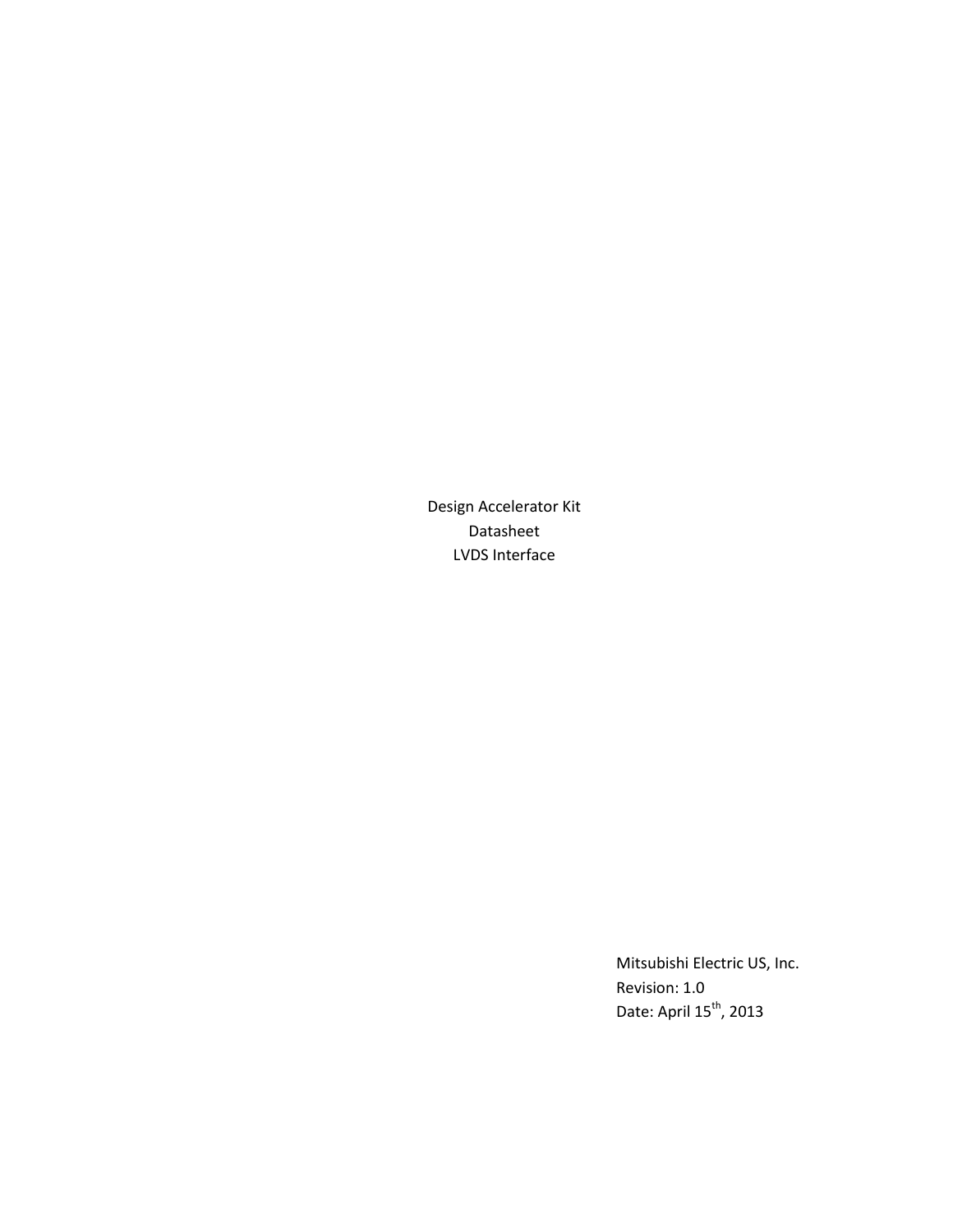## 1.0 Preface

This design accelerator kit is developed to assist in evaluating our LCD products. It contains necessary items to make our LCD functional with common computer equipment requiring minimal effort by customer users. It is not meant to be used in production version of any end equipment. It is assumed user processes necessary skills in its assembly and use.

## 2.0 Features and supported LCD types

| <b>LVDS</b>                                    |
|------------------------------------------------|
| DVI, VGA                                       |
| VGA, SVGA, XGA, WVGA, WXGA (note 1)            |
| Yes, 200mA maximum, adjustable                 |
| Yes, 12V DC, on/off, analog brightness control |
| 12V, AC adapter included                       |
|                                                |
|                                                |
|                                                |
|                                                |

Note 1: Each kit only support one resolution.

## 3.0 Content

- 3.1 Analog/Digital video interface board DVI/VGA to LVDS video signal, integrated LED backlight driver with analog brightness control. Provisions for external LED backlight drivers.
- 3.2 AC to 12V DC power adapter
- 3.3 LVDS cable to LCD, 20 pins
- 3.4 LED backlight driver cable for 2 string LCDs.

Note: LCD models requiring higher output current than specified above will require external driver board and cabling. LCD models with 4 strings and higher LED backlight will require external driver board and cabling.

- 3.5 LCD integrated LED backlight driver cable.
- 3.6 LCD panel demo stand.
- 3.7 Assembly and operation instructions.